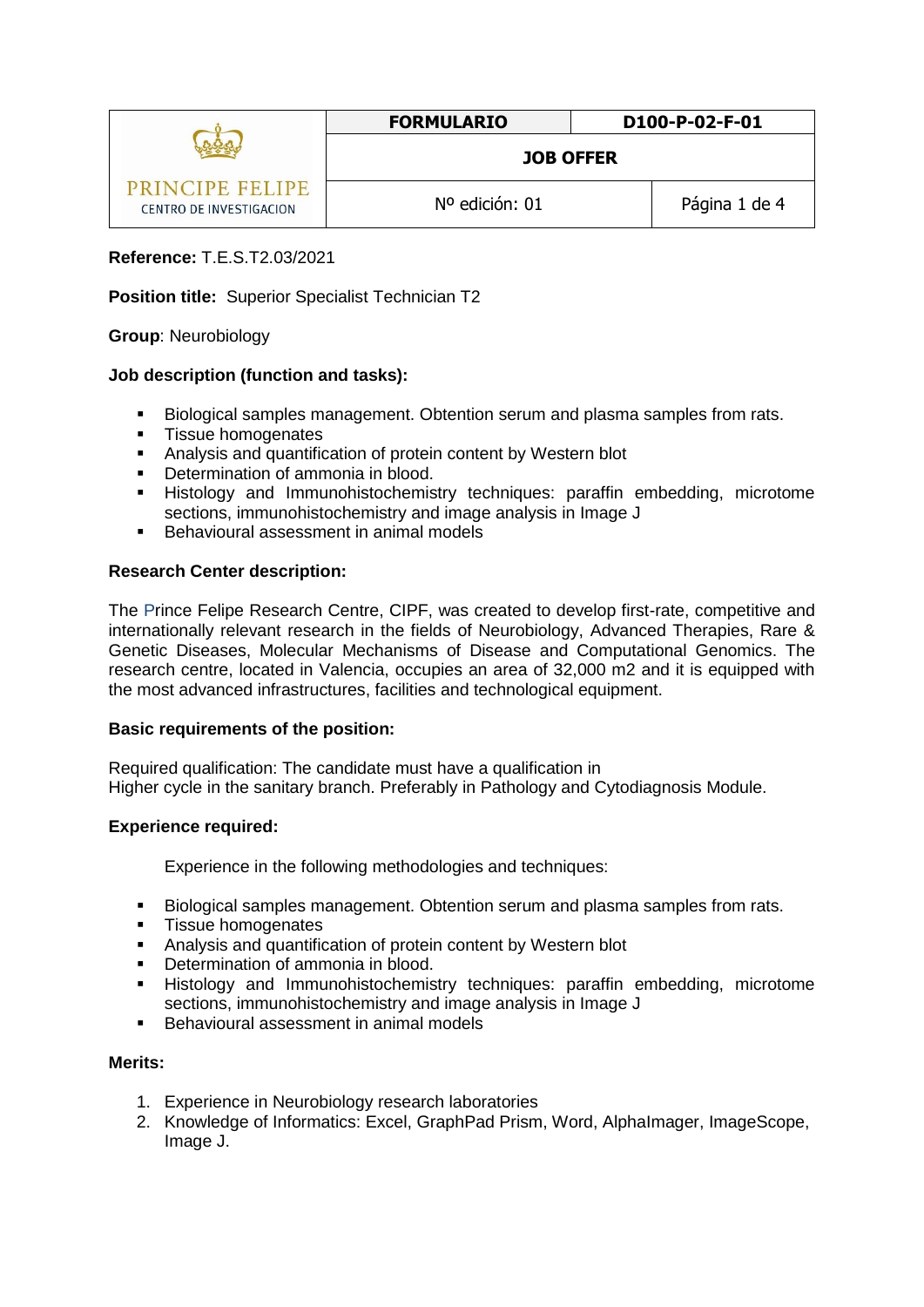## **Valuation criteria:**

- 1. Training 15%
	- a. Academic Qualifications 5%
	- b. Complementary Training 10%
- 2. Experience in Neurobiology research laboratories 25%
- 3. Knowledge of Informatics: Excel, GraphPad Prism, Word, AlphaImager, ImageScope, Image J. - 20%
- 4. Experience in the following techniques: 30%
	- Biological samples management. Obtention serum and plasma samples from rats. Tissue homogenates
	- Analysis and quantification of protein content by Western blot
	- Determination of ammonia in blood.
	- Histology and Immunohistochemistry techniques: paraffin embedding, microtome sections, immunohistochemistry and image analysis in Image J
	- Behavioural assessment in animal models
- 5. Other merits. 10%

### **Contract**

- **Professional category: Specialist Technician T2**
- Salary Level: (Salary level as stipulated in the Convenio de Sanidad Privada de la Provincia de Valencia)
- **Funding Source/Project: CIPF**
- **Duration: Interim contract. This contract is to cover the position of a technician who** is in work leave. The duration of the contract is until the end of this work leave.
- Starting date: December 1<sup>st</sup>, 2021
- **Working day: Full time**
- The deadline for receipt of resumes will be open until November 29<sup>th</sup>, 2021

### **Selection process:**

The system will consist in the following phases:

1) Phase of compliance with the requirements established in the call. Only candidates with the essential requirements will be considered.

2) Merit valuation phase.

3) Interview phase (The 3 candidates with the highest score in the merit phase will go to the interview phase)

The selected candidates will go to the interview phase.

## **Working conditions:**

The CIPF promotes equal treatment and opportunities between women and men, which should be considered a fundamental aspect of the CIPF's labor relations and human resources management.

The CIPF is committed to reconcile a work and family life of its employees and are offering the possibility to benefit from flexible working hours.

The CIPF is committed to complying with the European Charter for Researchers and the Code of Conduct for the Recruitment of Researchers (EU Charter & Code) by developing its human resources strategy for researchers (HRS4R) and through its open, transparent, and meritbased recruitment policy [\(OTM-R\)](https://euraxess.ec.europa.eu/europe/news/new-open-transparent-and-merit-based-recruitment-researchers-otm-r).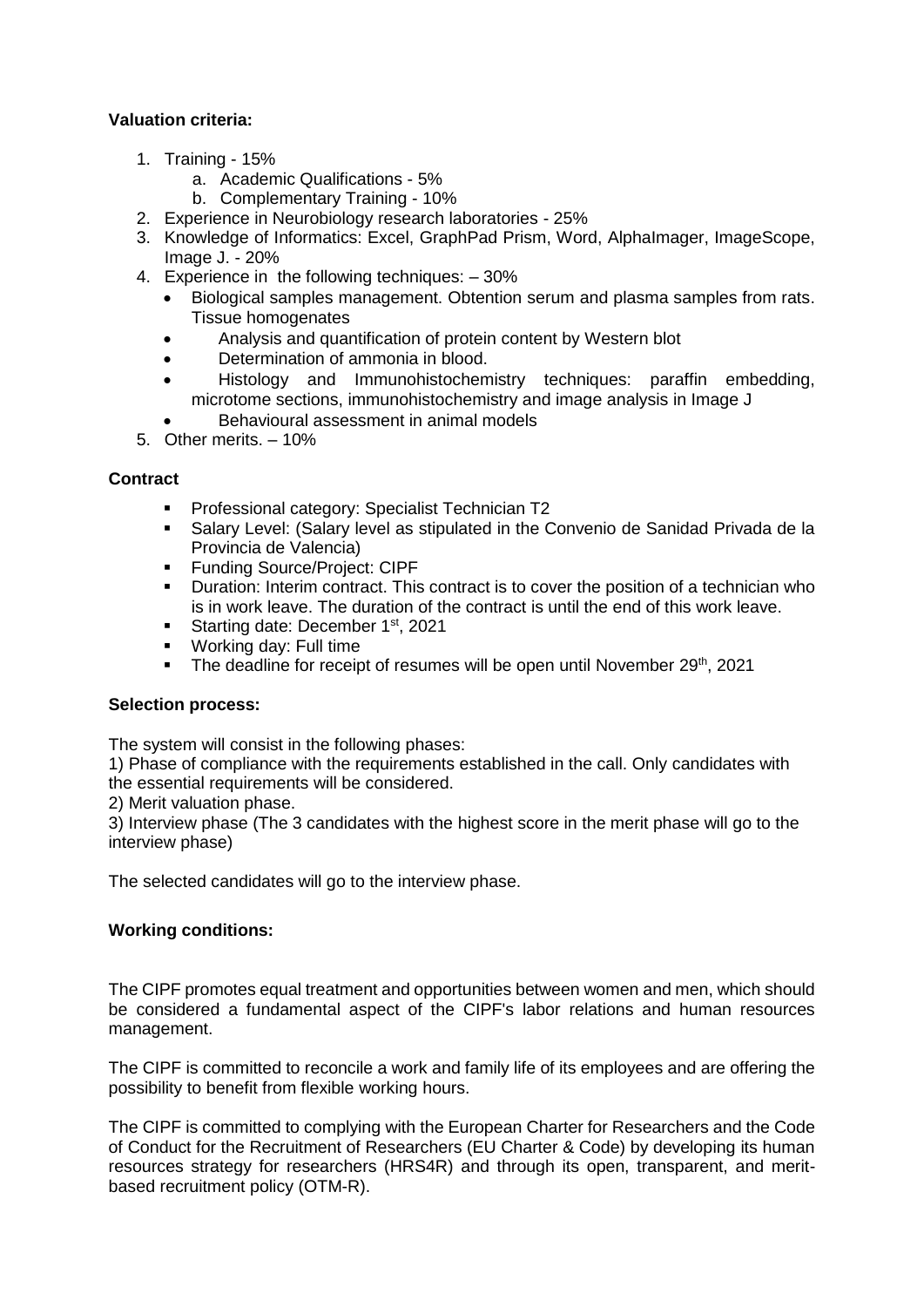

### **How to present your candidacy?**

Interested candidates should send their CV, cover letter and references only by email to the following address: [selection@cipf.es.](mailto:selection@cipf.es)

The CV should remove all personal references: gender, age, marital status, nationality and should not include a photograph.

Please indicate the offer reference number in the subject field. If you have any questions about this offer, please contact the Human Resources Department by email to: [recursoshumanos@cipf.es](mailto:recursoshumanos@cipf.es)

## **Basic and detailed information on the processing of personal data**

**Personal data controller:** The data subject is informed that the VALENCIAN COMMUNITY FOUNDATION PRÍNCIPE FELIPE RESEARCH CENTER (hereinafter CIPF), with address at C / D 'Eduardo Primo Yúfera, number 3, 46012 Valencia, contact telephone number 963 289 680 and contact email address info $@$ cipf.es is the responsible for the treatment of the data that you communicate to us in relation to this offer.

#### **Users and data subjects may contact the data protection officer at the following email address:** [privacy@cipf.es](mailto:privacy@cipf.es)

**Legal basis and purposes for processing and storing your personal data:** With legal basis in the consent that you grant us with the voluntary communication (i) of personal data; (ii) of those required in this offer as well as in your curriculum vitae and; (iii) where appropriate, from the information provided through the interviews and tests, all the data will be processed in order to store them in the CIPF employment exchange and contact the interested person to send the corresponding communications in the selection process opened through this offer. All personal data will be treated as one more element to be evaluated for decision-making related to the selection for the job, without any decision being made based solely on the automated processing of the data. Likewise, once the selection process for the position offered is completed, except for the exercise of the right of opposition by the interested person, all the personal data indicated will be processed by the CIPF, with legal basis in the legitimate interest of the CIPF, to store them in their employment exchange and have a network of contacts for science and research, in order to contact the person concerned about offers, selection processes and recruitment of personnel that may arise in the future.

**Recipients of the data:** Personal data will not be communicated to third parties, except legal obligation.

**Personal data processors:** Third parties in charge of the treatment may process the data of the interested person to provide services to the CIPF, following the instructions of the